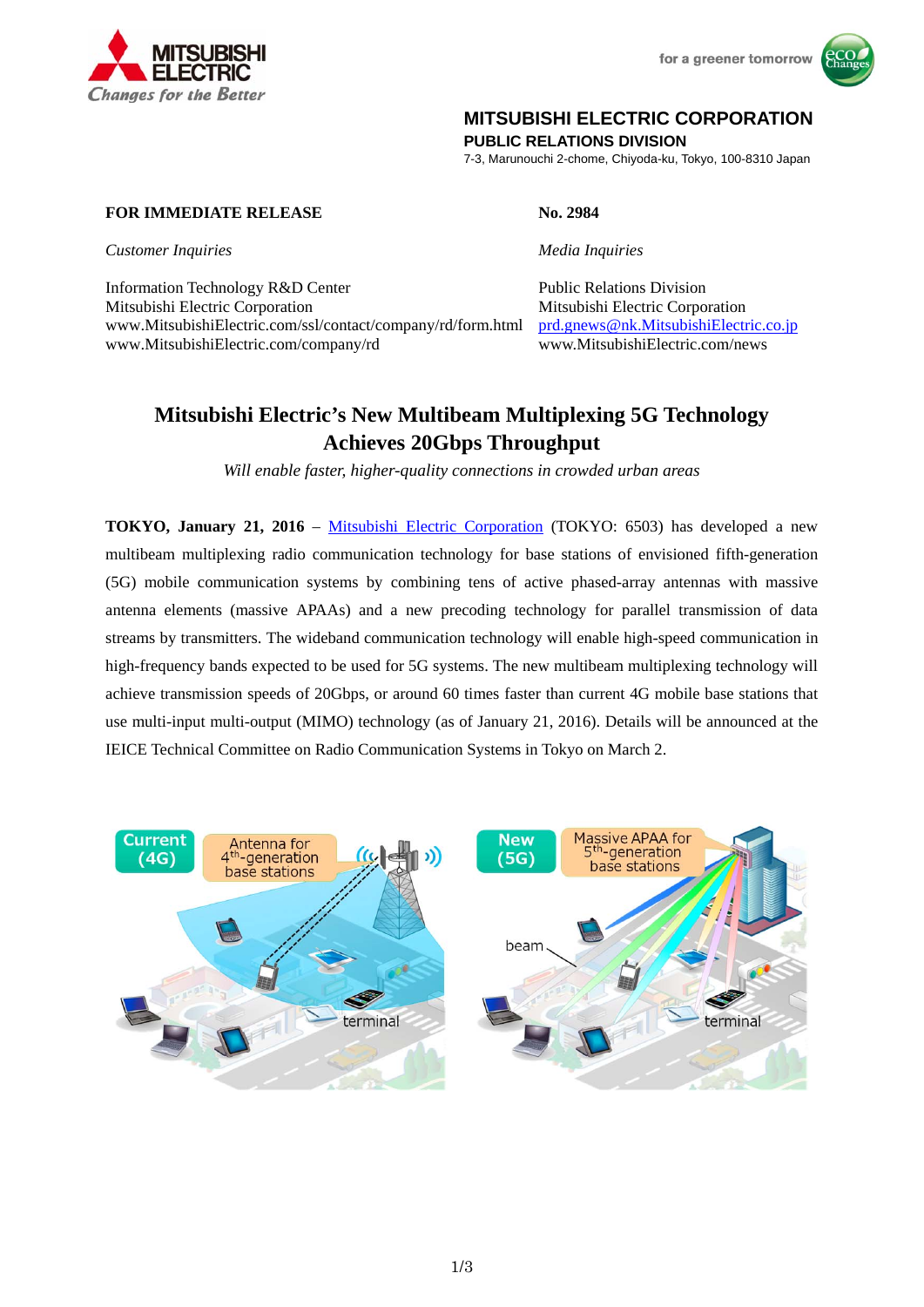Massive MIMO technology that would facilitate the use of more than several hundred antenna elements is drawing attention as a way to compensate for propagation loss in the high-frequency bands (from 4GHz) that will be used for 5G. Fully digitized signal processing would require enormous digital circuitry and power consumption, so one of the practical solutions is a hybrid configuration that combines analog and digital processing. The massive APAA technology developed by Mitsubishi Electric is a proven technology that is already used commercially for satellites and other systems.

Mitsubishi Electric developed its new multibeam multiplexing technology by combining massive APAAs and precoding technology in transmitters that deliver increased transmission power to overcome propagation loss in high-frequency bands. In comparison with two-beam transmissions of current 4G mobile base stations, up to 16-beam transmissions can achieve up to 20Gbps to satisfy needs for higher data rates.

When mobile terminals are in proximity in a crowded environment, signals from base stations can interfere with each other. In conventional diagonalization precoding schemes, the transmission power of interfering signals is lowered to reduce interference, but this also results in decreased transmission speeds. Mitsubishi Electric's solution is its new nonlinear multi-diagonalization precoding technology combining multi-diagonalization precoding, with inherent interference, and nonlinear operation, which removes interference through multi-diagonalization precoding. Since transmission power does not have to be lowered, the result is high-capacity communication at 20Gbps in crowded environments.



Mitsubishi Electric is also engaged in other efforts to commercially deploy ultra-high-speed communication exceeding 20Gbps to accommodate the increasing number of terminals in the Internet of Things (IoT). In September 2015, Japan's Ministry of Internal Affairs and Communications entrusted Mitsubishi Electric with a research project to realize 5G mobile communication systems that could achieve peak throughput of 20Gbps. A system demonstration is scheduled in 2018. Going forward, Mitsubishi Electric will work toward realizing practical use of these technologies in commercial 5G systems after 2020.